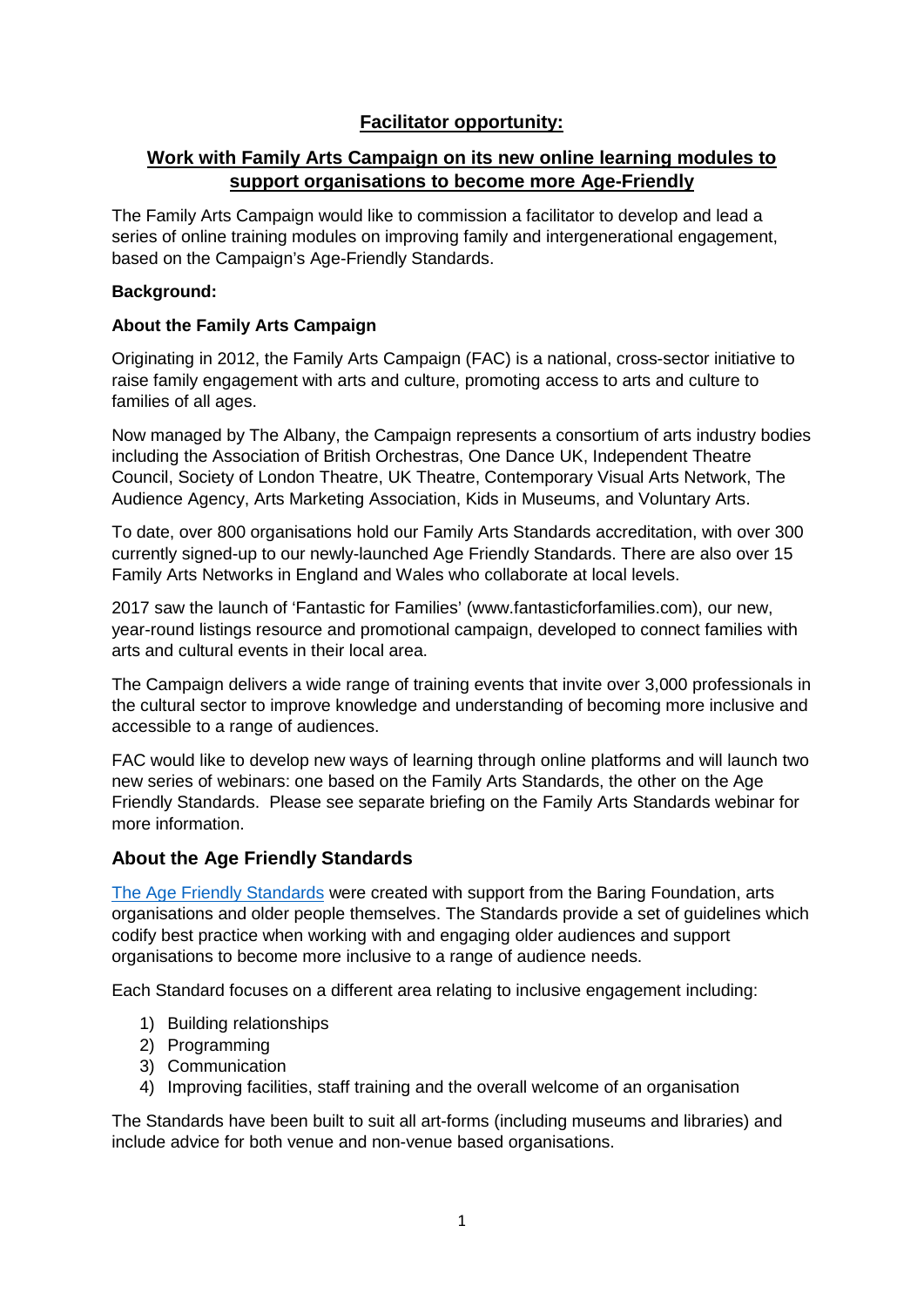FAC encourages organisations to sign up to the Standards with the endorsement of a senior member of staff to clarify that the whole organisation is adhering to each Standard, or is at least striving to meet each criteria.

Standards sign up is free, and, at present, FAC do not regulate the use of Standards and instead, offer guidelines and resources for organisations to self-assess their own provision and progress through the self-evaluation toolkit in the Standards guidance document.

We would like to introduce an Age Friendly Standards learning module through a series of webinars to help organisations understand, use and reflect upon the standards and develop a plan that will help their organisation become more inclusive to the needs of older audiences.

### **How would the Standards course work?**

We aim to host a series of 4 x webinars, with each session focusing on a different strand of the Age Friendly Standards. We are looking for a facilitator to deliver these sessions, with the support of the Family Arts Campaign.

The course will begin by inviting delegates to complete and submit a self-assessment toolkit to reflect and assess their existing provision for older audiences. The facilitator will use these self-assessments to refine already prepared content for the course to ensure that the webinars are responding to the needs of the organisations taking part.

Delegates will then take part in 4 x webinars focusing on the following:

Session 1: Building relationships: *learn about how you can actively involve older people, not just as audiences but as volunteers, ambassadors and participants within the organisation. Gain advice on running consultations with older people and find new ways to build external partnerships with key groups and services that will help to expand your reach as an organisation.* 

Session 2: Programming: *find ways in which you can encourage artistic work that has the ability to inspire, articulate and celebrate life in older age and how you can avoid assumptions and stereotypes when programming for intergenerational groups.* 

Session 3: Communication: *find out more about how you can engage older audiences through different platforms, and how you can ensure you are continuing to be inclusive in how you communicate as an organisation with your audiences.* 

Session 4: Improving your facilities and training your staff to become more age-friendly (for venues and non-venues) *- practical advice on how to make your organisation age friendly, from the welcome given by staff through to best-practice when thinking about inclusive facilities for intergenerational audiences.*

After the final webinar, participants will be asked to complete a change-plan to outline how they intend to develop their offer to older participants as a result of attending these webinars.

On completing the course, delegates will become "Standards plus holders" and will receive a discounted ticket to the Family Arts national conference to meet with fellow delegates and update on their progress since taking part. Participating organisations will also receive Standards-plus branding to promote to their audiences that their organisation has gone the extra mile in fulfilling the Age Friendly Standards.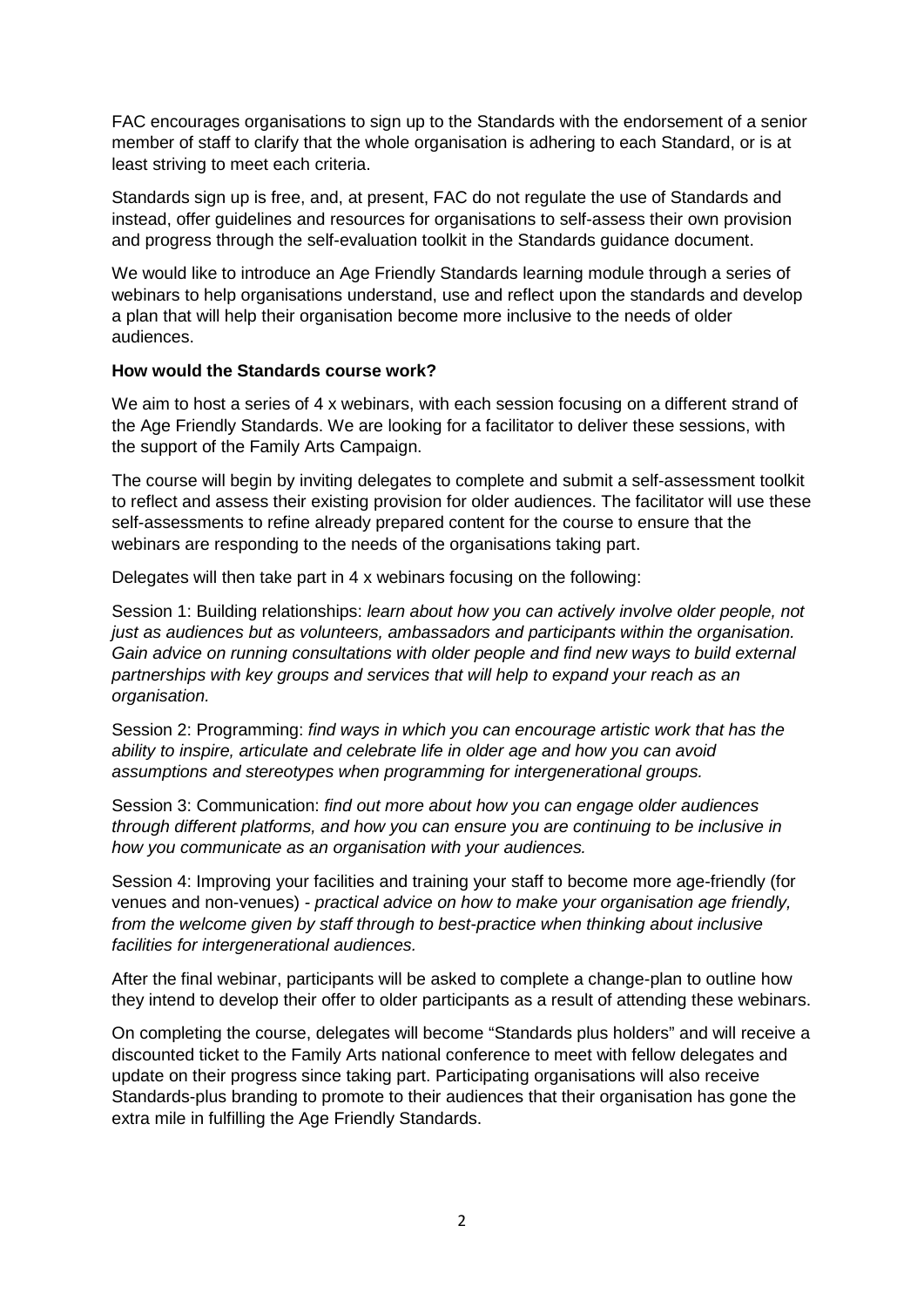The Campaign will also offer each participating organisation a 30-minute follow up support session with the Facilitator or a member of the Family Arts team to provide additional help once the course has finished.

## **Timeframe for delivery**

Webinars announced and sign up open: March 2020

Webinar draft content shared with FAC: Mid April 2020

Webinars delivered: Mid-May to Mid-July 2020 (one every two weeks across an eight week period)

Follow up consultation: August - September 2020

FAC conference: September 2020

#### **Who is the course for?**

The course is for any arts and culture organisation who is interested boosting audience engagement and improving visitor experience, particularly for older audiences.

They can be organisations who want to build an inclusive offer from scratch or who want to improve their existing offer by developing a more holistic approach to audience engagement

Employees from different departments can join the webinar (e.g. it does not have to be the same person for each session) to ensure that content relates to departmental specialisms.

At least 15 x organisations should take part. We would cap attendance at 25 to ensure workload for follow-up is feasible.

### **What's included in the offer for those taking part?**

Attending the webinar module will cost each participant £300+VAT which will give participants:

- 6.5 hours of specific tailored content on improving audience engagement (4 x 1.5 sessions, plus 30 minutes follow up with Campaign team or facilitator)
- Discounted ticket to attend the Family Arts conference
- Diagnostic support in assessing current levels of provision
- Bespoke advice and support on implementing change post-event with the Campaign team
- Opportunity to network and meet with course attendees at Family Arts Conference
- Completion of course will offer a new Age Friendly Standards Plus badge

#### **What are the learning outcomes?**

- Better understanding of the components needed across your organisation to become more age-friendly
- Leave with a practical plan on how you will make changes across your organisation to improve access and experience for older audiences
- Be a part of a new community of specialist organisations committed to excelling in audience engagement and inclusivity